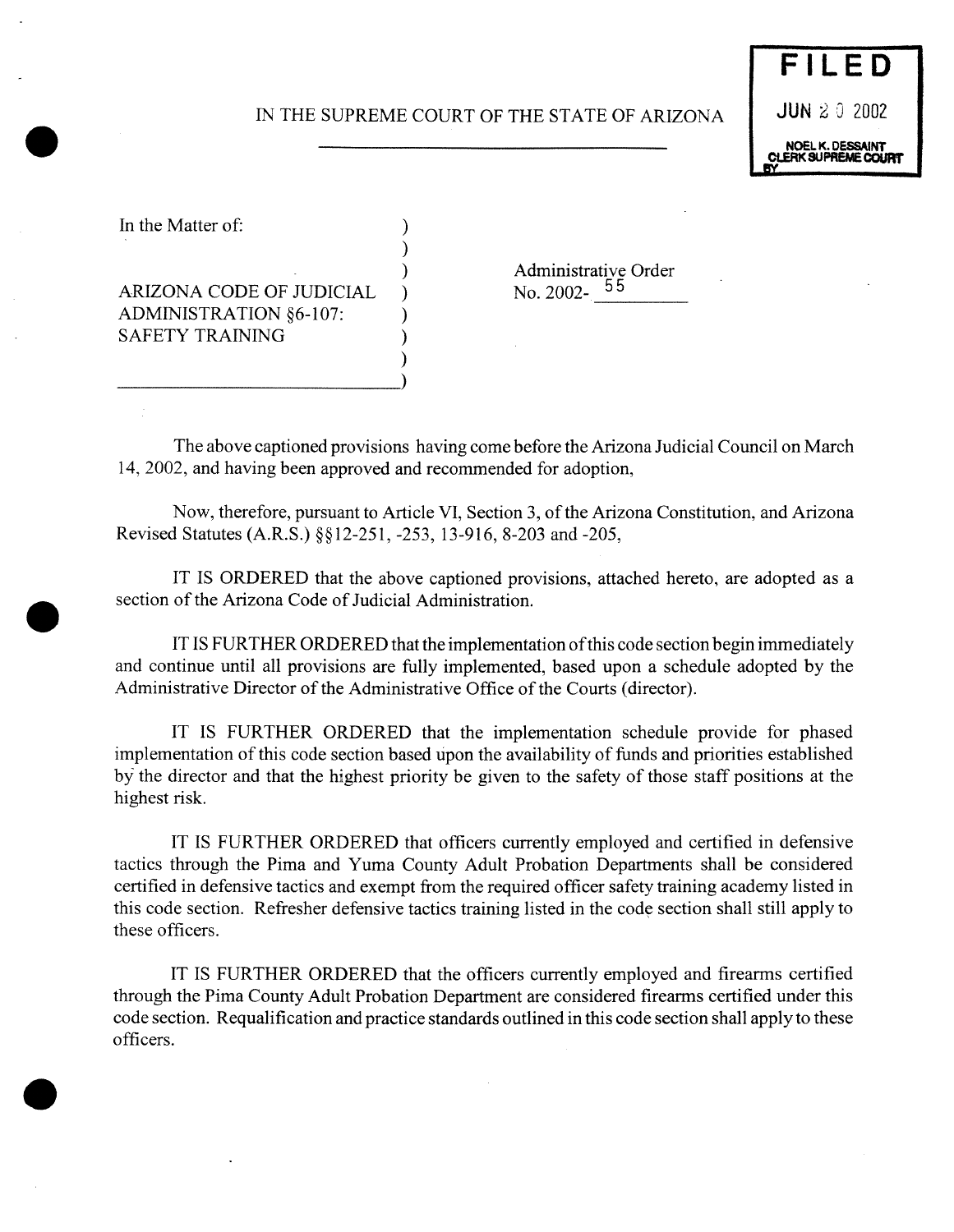IT IS FURTHER ORDERED that AOC staff report back to the council at future meetings regarding progress made in implementing this code section.

Dated this  $\frac{20 \text{ th}}{4}$  day of  $\frac{\text{June}}{4}$ , 2002.

fail

CHARLES E. FONES Chief Justice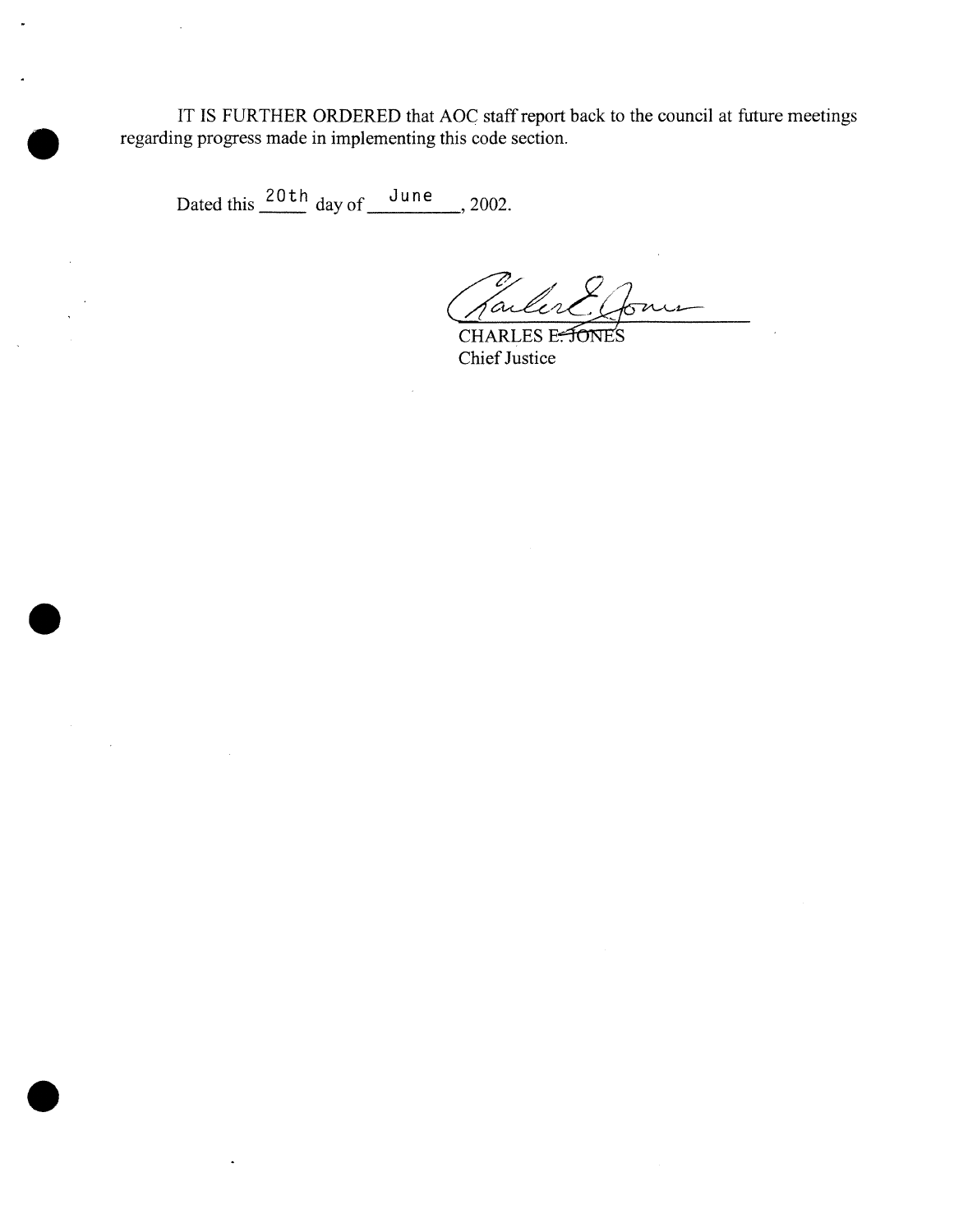## ARIZONA CODE OF JUDICIAL ADMINISTRATION Part 6: Probation Chapter 1: General Administration Section 6-107: Safety Training

A. **Definitions.** In this section the following definitions apply:

"Certified firearms instructor" means an individual certified by a recognized agency, in accordance with law enforcement firearms training standards established by the National Rifle Association and approved by the Administrative Office of the Courts (AOC).

"Defensivetactics instructor"means an individual certified by a recognized agencyand approved by the AOC.

"Nomenclature" means a system that defines firearm components and how the components interrelate to the safe workings of the weapon.

"Officers" means both adult and juvenile probation and surveillance officers.

- **B.** Applicability. Article VI, Section 3 of the Arizona Constitution and A.R.S. §§ 12-251(c), and *8-203(c)* authorizes the Supreme Court to establish standards for probation and surveillance officers.
- C. Purpose. To establish minimum standards for safetytraining for probation departments.
- **D. General Policy.** The safety training curriculum is subject to the approval of the Committee on Probation Education (COPE).

#### E. Officer Safety Orientation.

- 1. Chief probation officers or directors of juvenile court shall ensure that within 30 days of appointment, officers receive a minimum of eight hours of officer safety training. This training shall use:
	- a. Curriculum approved by COPE; and
	- b. Instructors trained by the AOC Education Services Division in this subject matter.
- 2. Upon completion of this training, the trainer shall sign a departmental form verifying training completion. The trainer shall route the original to the officer's supervisor who shall place the form in the officer's departmental personnel file. The trainer shall maintain a copyfor training records.

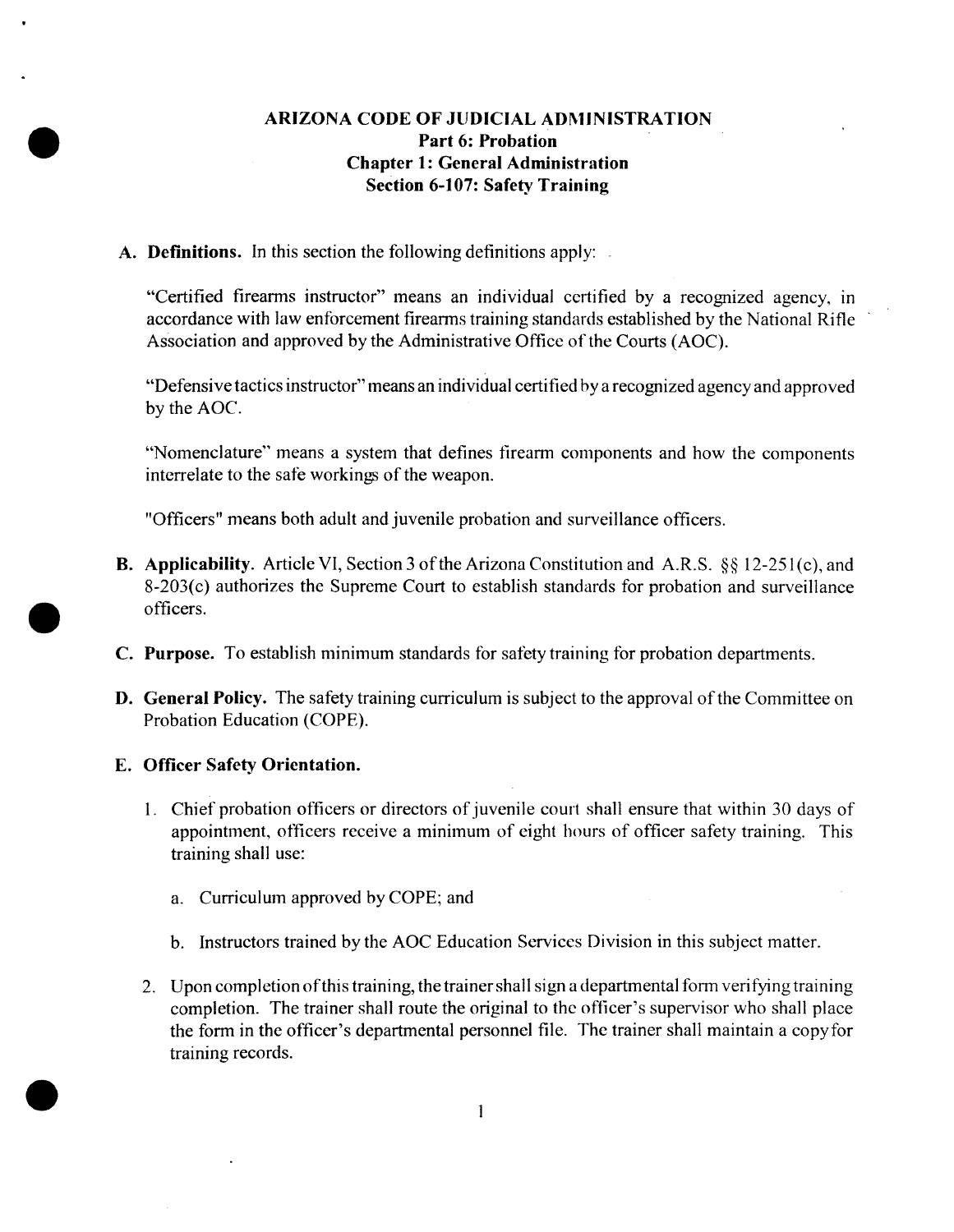- 3. The chief probation officer or director of juvenile court shall maintain accurate training records for all probation employees.
- F. **Probation** Certification Academies **and** Intensive Probation Institutes. COPE shall ensure the curriculum of the probation certification academy and intensive probation institute include, at minimum, 20 hours of officer safety training that includes the following components:
	- 1. Continuum of control:
	- 2. Verbal intervention;
	- 3. Office and field safety,
	- 4. Use of weapons;
	- *5.* Search and seizure; and
	- 6. Search and seizure practicums.

#### 6. Officer Safety Training Academy.

- 1. Officers shall:
	- a. Submit an AOC approved medical evaluation form completed by a licensed physician which indicates whether the officer has a listed medical or health condition including a physical disability which substantially impairs the oflicer's ability to participate in the officer safety training academy;
	- b. Demonstrate, by proficiency testing, competency and understanding of the physical and verbal techniques and tactics presented at the officer safetytraining academy; and
	- c. Successfully complete a remedial course within 60 days for any subject area in which a demonstrated proficiencywas not attained.
- 2. The chief probation officer or director of juvenile court shall ensure that officers attend the following training in the order listed:
	- a. New probation officers shall attend and successfully complete the probation certification academy;
	- b. New adult and juvenileintensive surveillanceofficersshall attend the intensive probation institute; and

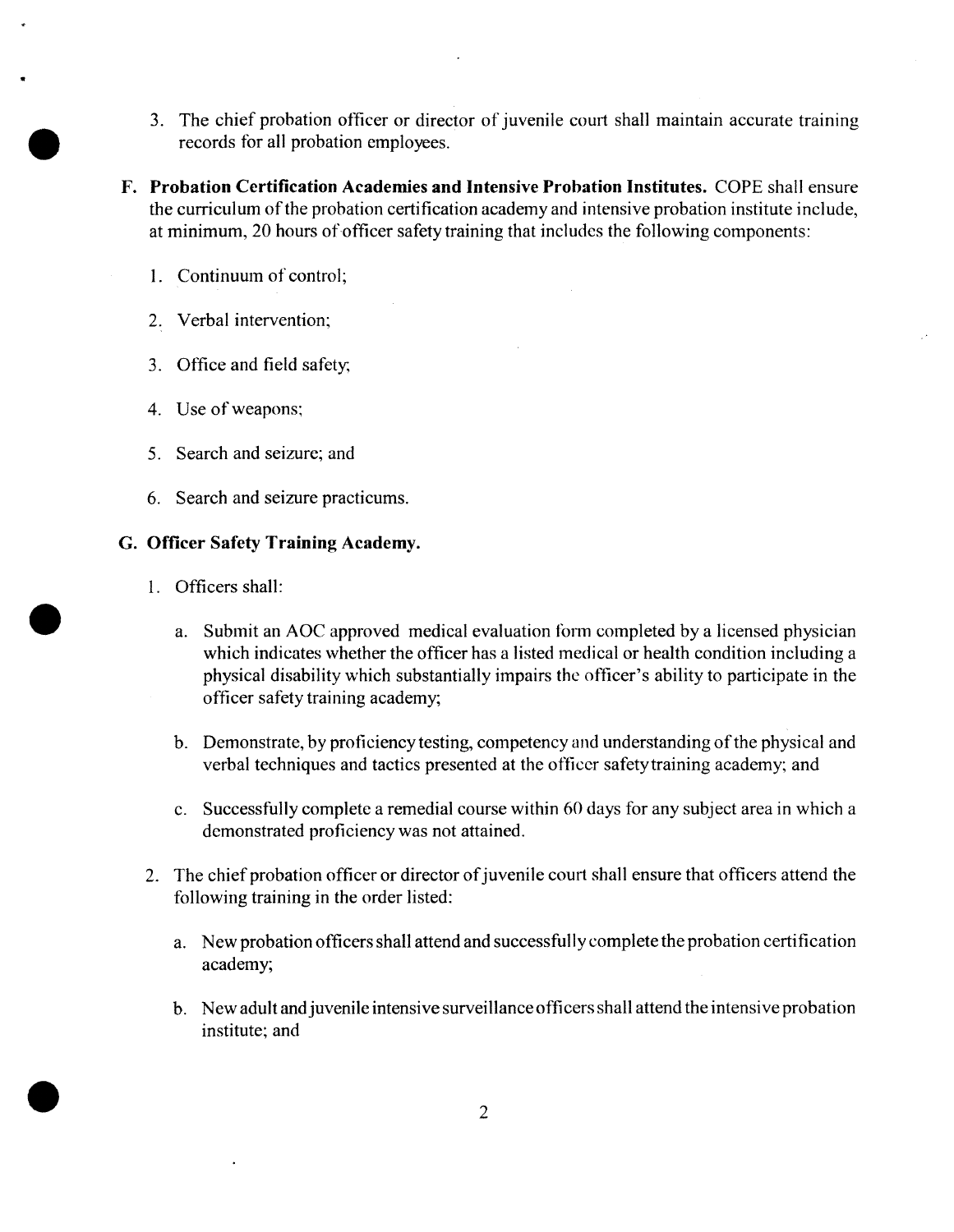- c. All officers shall attend and successfullycomplete the safety training academy.
- 3. Only AOC approved defensive tactics instructors (DTI) shall instruct at officer safety training academies.
- 4. The DTI shall:
	- a. Only use curriculum approved by COPE; and
	- b. Prepare and submit a quarterly training report to the chief probation officer or juvenile court director and AOC in a format specified by AOC.
- 5. The officer safety training academy shall be, at minimum, 40 hours.
- 6. The officer safety training academy shall include the following topics:
	- a. Verbal de-escalation;
	- b. Use of force and corresponding legal issues;
	- c. Parrying and redirection of force;
	- d. Personal weapons;
	- e. Control holds;
	- f. Pressure points;
	- g. Prone self-defense;
	- h. Oleoresin Capsicum (OC);
	- i. Impact weapons;
	- j. Knife attacks (close quarter management);
	- k. Handcuffing and pat search techniques;
	- 1. Weapon disarming;
	- m. Escape holds;
	- n. Simulation training; and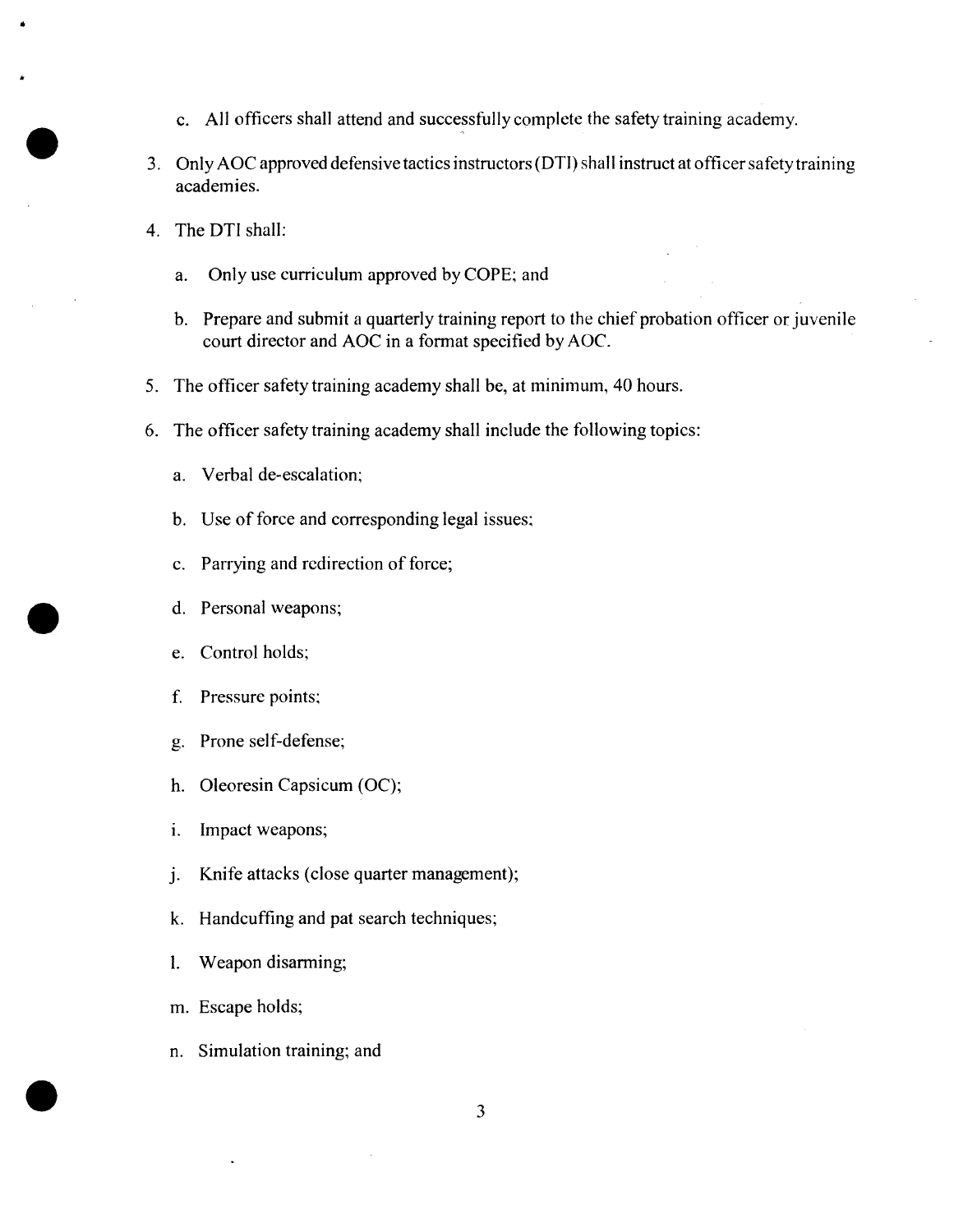- o. Other training as approved by COPE and the AOC probation safety specialist.
- 7. The chief probation officer and director of juvenile court shall ensure that all officers attend a refresher defensive tactics course of not less than 8 hours every 12 months.

### **H. Firearms Training Academy.**

- 1. The firearms training academy shall include:
	- a. A minimum of 40 hours;
	- b. Instruction to eligible officers in the safe and effective use of a firearm;
	- c. Emphasis that firearms are for defensive purposes only,
	- d. A firearms qualification course which shall, at a minimum, include:
		- $(1)$  Eight hours of classroom instruction on the following topics:
			- (a) Nomenclature of firearms;
			- (b) Weapons retention lecture and practicum;
			- (c) Understanding the effects of a critical incident;
			- (d) Legal issues; and
			- (e) Range safety.
		- (2) Thirty-two hours ofrange training including:
			- (a) Qualification;
			- (b) Low light conditions;
			- (c) Tactical training;
			- (d) Firearms automated training system; and
			- (e) Range safety.
- 2. Only AOC approved certified firearms instructors (CFI) shall instruct at firearms training academies.
- 3. The CFI shall:
	- a. Only use curriculum approved by COPE; and
	- b. Prepare and submit a quarterly training report to the chief probation officer or juvenile court director and AOC in a format specified by AOC.
- 4. Officers requesting firearms authorization shall: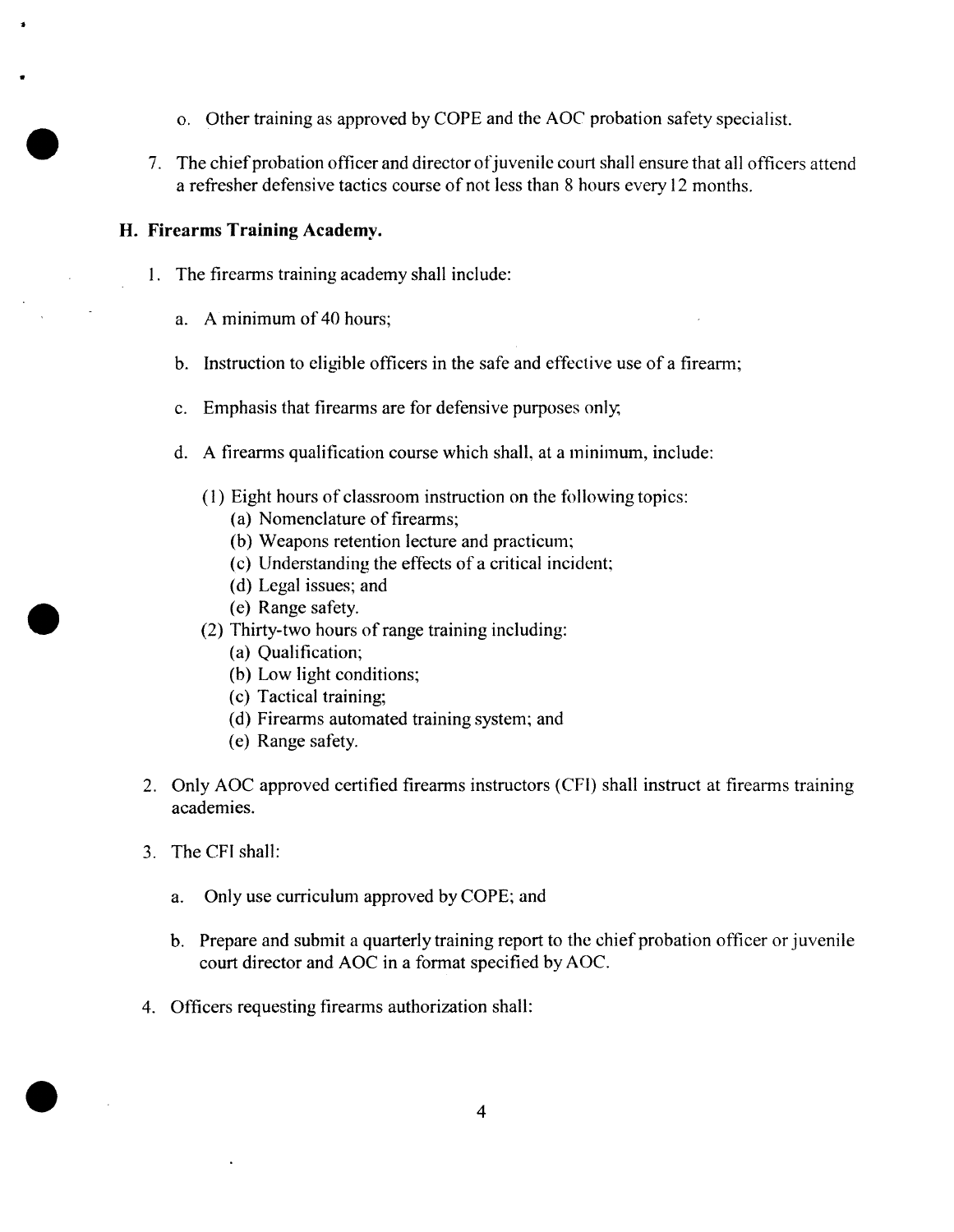- a. Satisfactorily complete a psychological evaluation, as outlined in ACJA Section 6-113 Firearms Standard subsections E(2)(a);
- b. Have completed and demonstrated proficiency in all courses of the officer safety training academy; and
- c. Satisfactorilycompleteand pass a competencytest in a training course on ACJA Section 6-112 Use of Force Code and Section 6-113 Firearms Standards Code.
- *5.* The chief probation officer and director of juvenile court shall ensure all screening requirements in H(4)(a-c) are satisfactorily completed and written documentation is placed in the officers' personnel file prior to the officers attending firearms training.
- 6. Officers shall attain a minimum standard score of 80% on the firearm's course to qualify.
	- a. Officers qualifying shall be considered qualified for one year from qualification date, unless there is a reason to retest proficiencyduring that time.
	- b. The CFI shall provide officers failing to qualify another opportunity to qualify the same day. The CFI shall make other arrangements as soon as practical, if this is not possible.
	- c. Anyofficer failing to qualify at the second opportunity, and wishing foranother attempt at qualification, shall successfully complete a remedial course.
		- $(1)$  The remedial course shall contain 16 hours of training and use curriculum approved by COPE and the AOC probation safety specialist.
		- (2) The remedial course shall be scheduled as soon as practical.
- 7. Officers shall re-qualify annually and attend practice sessions if wishing to maintain firearm authorization status.
	- a. CFIs shall only use a firearms re-qualification course and curriculum that is approved by COPE.
	- b. Officers shall attend the full 40 hour firearms training academy if firearm certification lapses for more than one full year and requesting to carry a firearm.
	- c. Officer's shall successfully complete the annual re-qualification if certification has lapsed for less than a year and requesting to carry a firearm.
- 8. The CFI shall ensure that all authorized officers receive 8 hours of COPE approved firearms practice per year. This practice shall include: